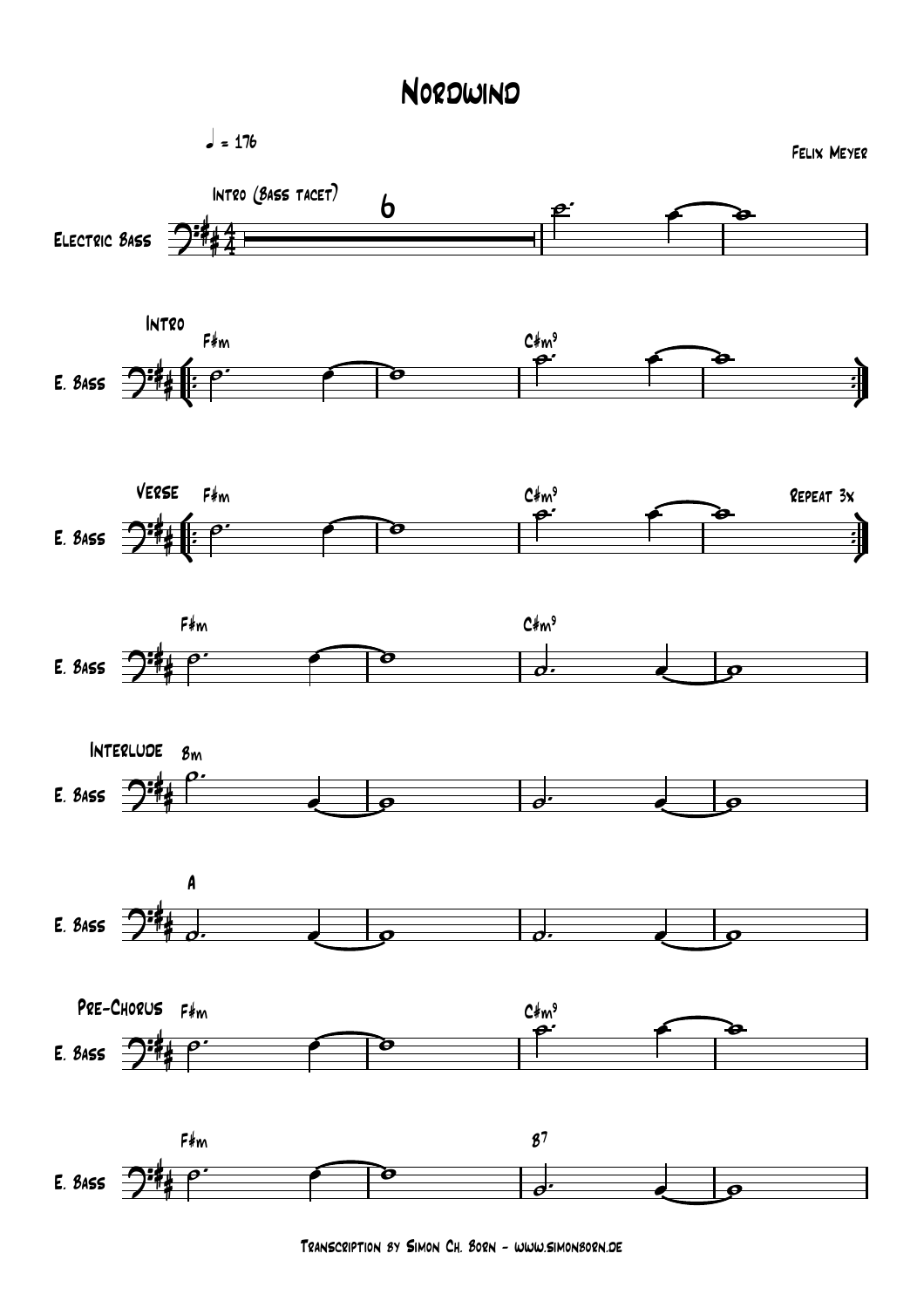

 $\overline{2}$